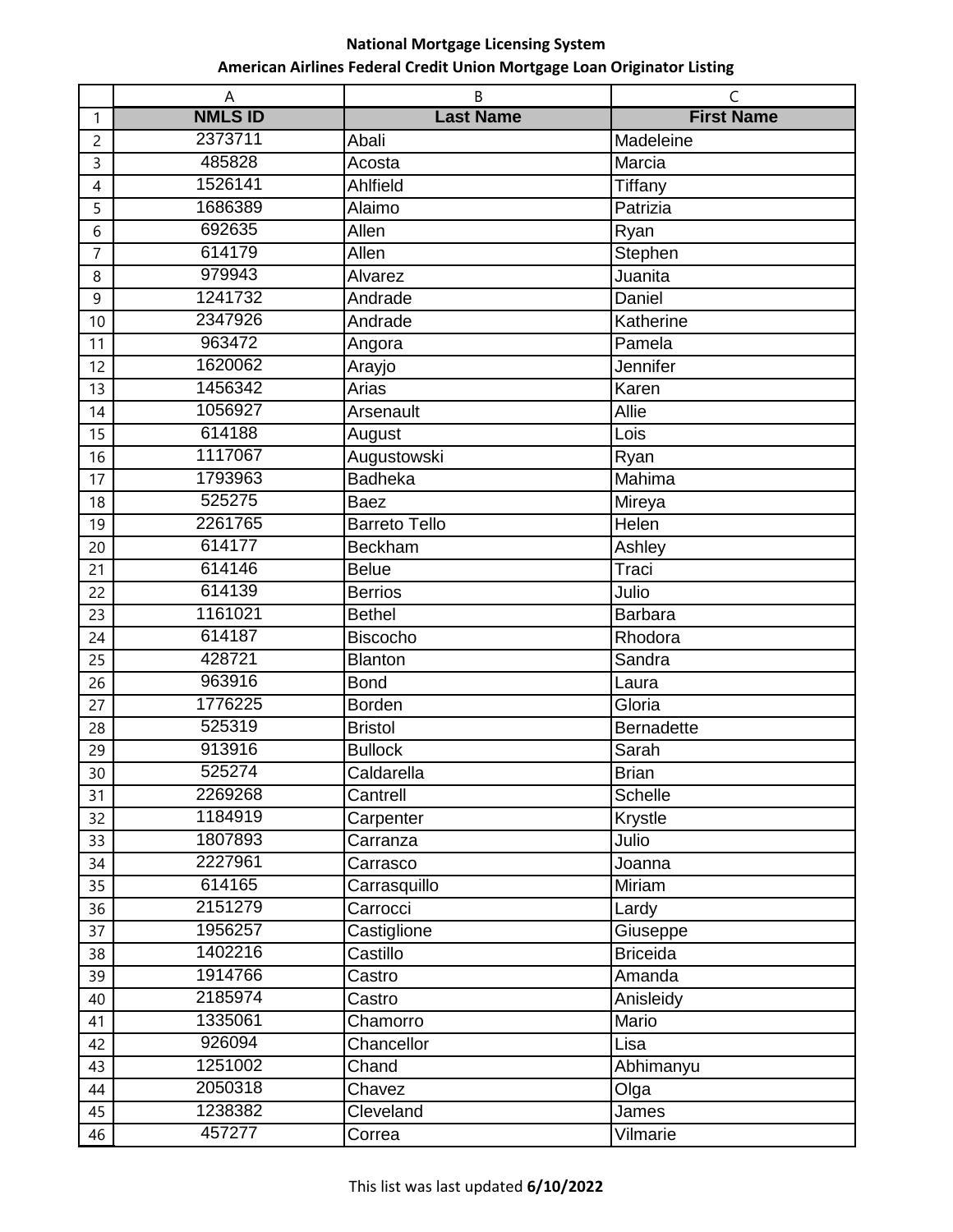|    | Α       | B              | C              |
|----|---------|----------------|----------------|
| 47 | 1296628 | Covington      | Nicole         |
| 48 | 2325686 | Crowe          | Robbie         |
| 49 | 614168  | Cuesta         | Ignacio        |
| 50 | 614164  | Dahlquist      | Denise         |
| 51 | 1621028 | Danielson      | Victoria       |
| 52 | 876927  | D'Anna         | Tina           |
| 53 | 614134  | Daugherty      | Robert         |
| 54 | 1526135 | Davidson       | Susan          |
| 55 | 614141  | Davis          | Benjamin       |
| 56 | 1379000 | De Los Santos  | Mark           |
| 57 | 1860930 | Debouse        | Annette        |
| 58 | 674067  | Defilippis     | Josephine      |
| 59 | 2030437 | Del Toro       | Esmeralda      |
| 60 | 2301771 | Dennis         | Tiffany        |
| 61 | 649297  | Diaz           | Raul           |
| 62 | 614147  | Diaz           | Rodolfo        |
| 63 | 2150200 | <b>Dillard</b> | Valerie        |
| 64 | 887680  | Dominga        | Renuka         |
| 65 | 2124300 | Draper         | Jennifer       |
| 66 | 1571943 | Dunn           | Moreen         |
| 67 | 2342562 | Estrada        | Blanca         |
| 68 | 1412788 | Estrada        | Esperanza      |
| 69 | 1653894 | Estrella       | Erika          |
| 70 | 525315  | Fatheree       | Jamie          |
| 71 | 1694534 | Fierro         | Mandy          |
| 72 | 525318  | <b>Flores</b>  | Jennifer       |
| 73 | 842666  | Franklin       | <b>Dedrick</b> |
| 74 | 614192  | Franks         | Jason          |
| 75 | 1080356 | Galvan         | Luis           |
| 76 | 643999  | Gandolfo       | Tina           |
| 77 | 1703308 | Garcia         | Berenice       |
| 78 | 497921  | Garcia         | <b>Byron</b>   |
| 79 | 1717537 | Garcia         | Erika          |
| 80 | 754138  | Gaston         | Jackie         |
| 81 | 614195  | Gee            | Toni           |
| 82 | 1441340 | George         | Tierny         |
| 83 | 525269  | Gipson         | Sandra         |
| 84 | 1925109 | Gomez          | Sandra         |
| 85 | 1819854 | Gonzalez       | Ricardo        |
| 86 | 1709303 | Gonzalez       | Rosa           |
| 87 | 2269269 | Greenberg      | Ana            |
| 88 | 2336020 | Griffin        | <b>Tyler</b>   |
| 89 | 716033  | Guajardo       | Gerardo        |
| 90 | 1317718 | Gutierrez      | April          |
| 91 | 930305  | Hackney        | Keisha         |
| 92 | 1955912 | Haidt          | Monica         |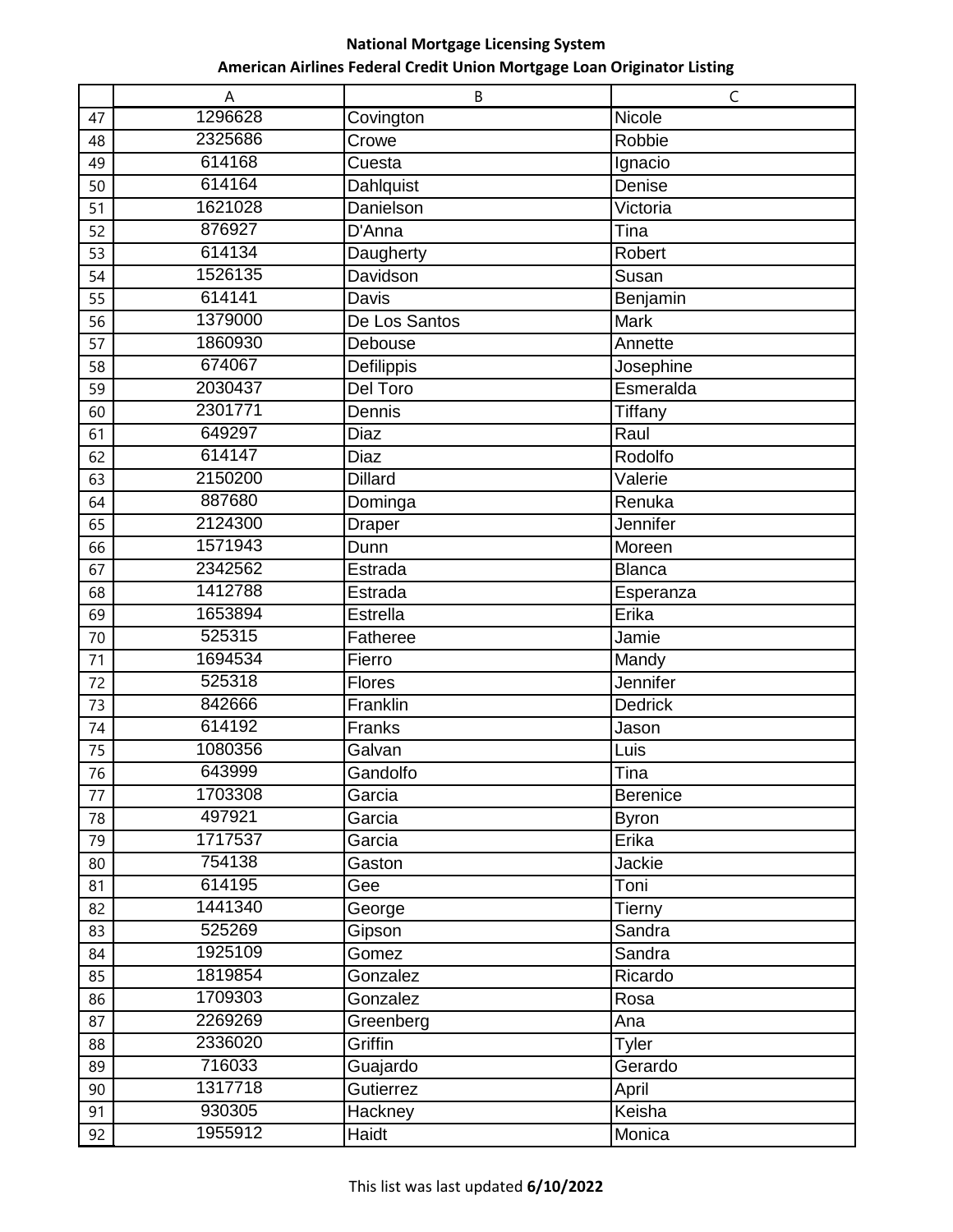|            | A                 | B                      | $\mathsf C$        |
|------------|-------------------|------------------------|--------------------|
| 93         | 973025            | Haros                  | Diego              |
| 94         | 1077408           | Harrison               | Jalesa             |
| 95         | 2269267           | Hassanien              | Amr                |
| 96         | 607748            | Henderson              | Robert             |
| 97         | 1244306           | Hernandez              | Jesus              |
| 98         | 1959191           | Hernandez              | Dairelys           |
| 99         | 736481            | Herrera                | Filberto           |
| 100        | 1806887           | Hodges                 | Caitlin            |
| 101        | 1249434           | Hossain                | Rad                |
| 102        | 525267            | Hummel                 | <b>Tracy</b>       |
| 103        | 922296            | Ibrahim                | George             |
| 104        | 614173            | Jaime                  | Lucy               |
| 105        | 1621925           | Jeffery                | Leticia            |
| 106        | 614150            | Jimenez                | Sheila             |
| 107        | 1717538           | Johme                  | Ashley             |
| 108        | 614135            | Johnson                | Connie             |
| 109        | 1681658           | Jones                  | Kylie              |
| 110        | 1773369           | Jurca                  | Elke               |
| 111        | 1944481           | Kaminski               | Trina              |
| 112        | 614182            | Keough                 | <b>Matthew</b>     |
| 113        | 1561938           | Kern                   | Ryan               |
| 114        | 1246375           | Khan                   | Yasmeen            |
| 115        | 2179238           | Knox                   | Ayesha             |
| 116        | 1225587           | Lane                   | Lori Ann           |
| 117        | 922595            | LeDesma                | Destiny            |
| 118        | 614130            | Lee                    | Simon              |
| 119        | 2290382           | Lee                    | Tangel             |
| 120        | 1897087           | Leiss                  | Elissa             |
| 121        | 1815260           | Lewis                  | Laura              |
| 122        | 2057904           | Longley                | Susan              |
| 123        | 2301772           | Lopez                  | Alma               |
| 124        | 1445593           | Lowe                   | Natalie            |
| 125        | 1120402           | Magyar                 | Aubrey             |
| 126        | 630624            | Maley                  | Michelle           |
| 127        | 614023            | Martinez               | Carlos             |
| 128        | 1832932           | Mason                  | Erica              |
| 129        | 1446397<br>630685 | Massenburg<br>McCloud  | Craig              |
| 130        | 614174            |                        | Joan               |
| 131        | 1686284           | Mefford                | <b>Stacy</b>       |
| 132        | 525321            | Mendoza                | Patricia           |
| 133        | 614189            | Mercer<br>Middlebrooks | Roxanna            |
| 134        | 614129            |                        | Jane               |
| 135        | 934726            | Miller<br>Miller       | Linda              |
| 136<br>137 | 614127            |                        | Louise<br>Cristina |
|            | 955279            | Monterrey              |                    |
| 138        |                   | Moody                  | Sandra             |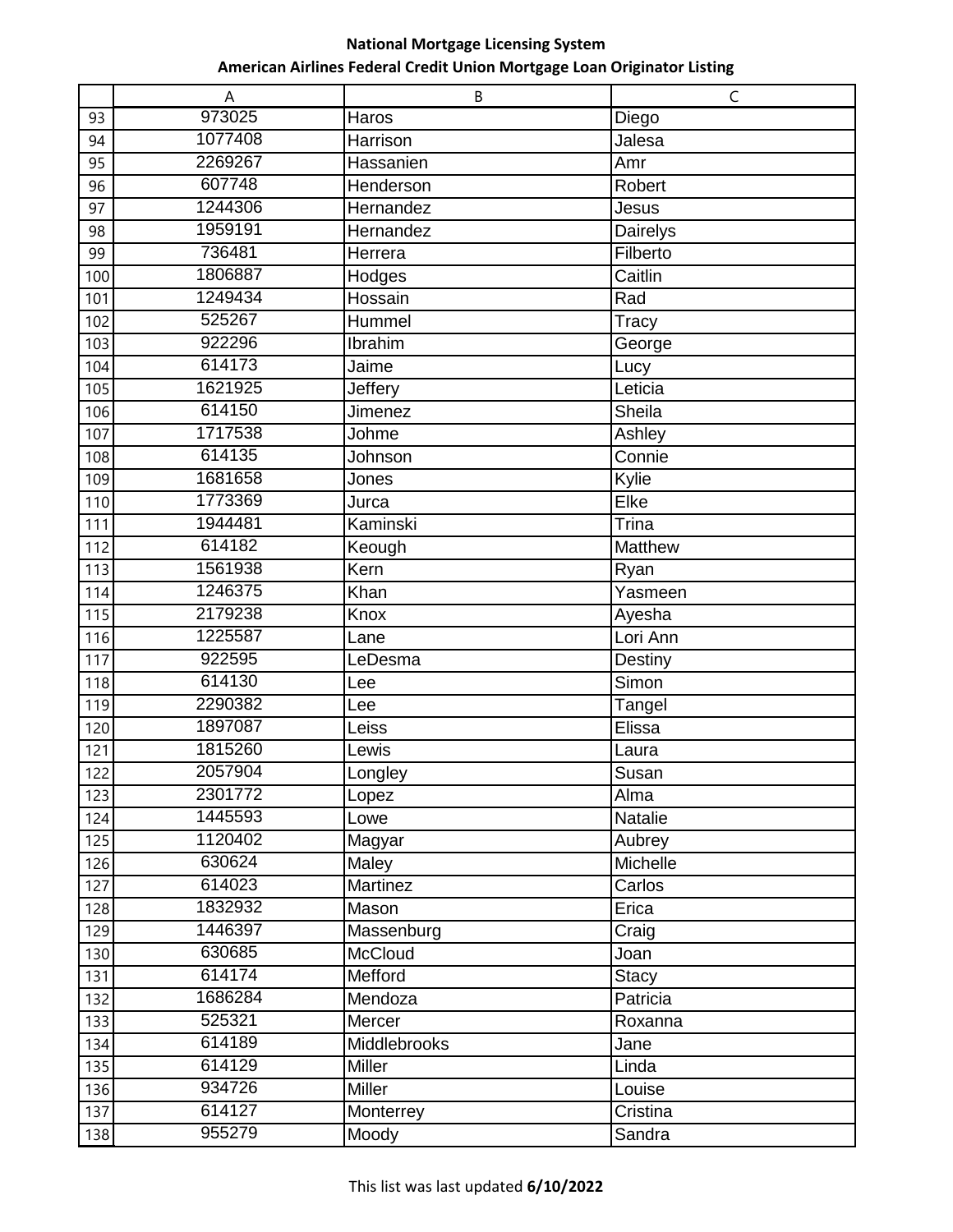|     | Α       | B               | $\mathsf C$    |
|-----|---------|-----------------|----------------|
| 139 | 614145  | Morrison        | Gloria         |
| 140 | 2056335 | Naranjo         | Lina           |
| 141 | 1984236 | Neathawk        | Dawn           |
| 142 | 1301838 | Nelson          | Sheila         |
| 143 | 614158  | Nolen           | Michelle       |
| 144 | 616613  | Ogden           | Jean           |
| 145 | 2006610 | Ollar           | Shelly         |
| 146 | 2179740 | Osorio          | Maritza        |
| 147 | 1409956 | Ozolua          | April          |
| 148 | 525320  | Page            | Neva           |
| 149 | 614162  | Palmer          | Jeffrey        |
| 150 | 582056  | Paris Jr        | James          |
| 151 | 1914767 | Paul            | Enrique        |
| 152 | 525272  | Peachey         | Patricia       |
| 153 | 1211601 | Perez           | Minerva        |
| 154 | 614163  | Phillips        | William        |
| 155 | 525268  | Pierson         | Sarah          |
| 156 | 2227071 | Pikel           | Marcy          |
| 157 | 630622  | Polk            | Emily          |
| 158 | 830327  | Price           | William        |
| 159 | 803956  | Ptomey          | Monica         |
| 160 | 1975375 | Ramey           | Melody         |
| 161 | 614184  | Ramon           | Alcedo         |
| 162 | 961475  | Ramos           | Pamela         |
| 163 | 1924393 | Ramsagar        | Natasha        |
| 164 | 630623  | Raza            | Hassan         |
| 165 | 2336019 | <b>Rios</b>     | <b>Brandon</b> |
| 166 | 614186  | Rivera          | Ivette         |
| 167 | 1371103 | Rivera          | Valerie        |
| 168 | 1441342 | Rodriguez       | <b>Desiree</b> |
| 169 | 614185  | Rodriguez       | Nury           |
| 170 | 1895273 | Roman           | Patricia       |
| 171 | 1875939 | Rowe            | Lacey          |
| 172 | 2150197 | Sanchez         | Ana            |
| 173 | 1224290 | Sanchez         | Katia          |
| 174 | 1834493 | Sanchez Diaz    | Natalia        |
| 175 | 2365269 | Santner         | Robert         |
| 176 | 440075  | <b>Schluter</b> | <b>Brian</b>   |
| 177 | 1205475 | Sharp           | <b>Beth</b>    |
| 178 | 614157  | Shumate         | Debra          |
| 179 | 614142  | Sittler         | Irene          |
| 180 | 1654870 | Smith           | Lisa           |
| 181 | 1914765 | Sobretodo       | Mikaela        |
| 182 | 1549461 | Sosa            | Alfonso        |
| 183 | 614191  | Steininger      | Thomas         |
| 184 | 760905  | Steward         | William        |